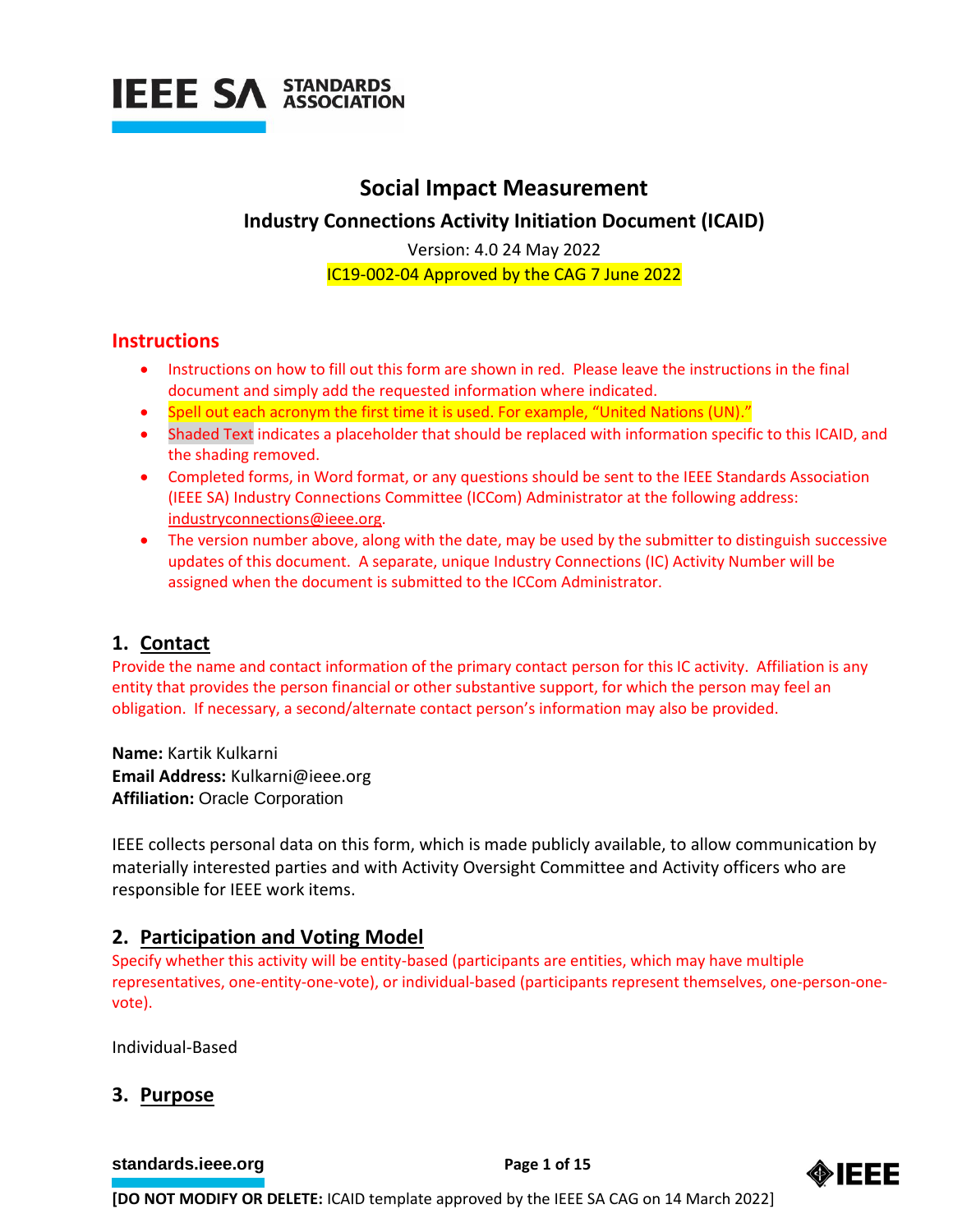

#### **3.1 Motivation and Goal**

Briefly explain the context and motivation for starting this IC activity, and the overall purpose or goal to be accomplished.

In the last 2 years of ICSIM operation we have received significant feedback from several organizations and individuals in the social, environmental, and economic impact sectors on the scope of this effort and the deliverable. Narrowing the scope of this effort to focus on preparing towards/proposing a standard that curates different types of impactful actions taken by community-driven and community-focused impact projects that result in carbon reduction, and also curates the formulas that quantify social and environmental impacts, would both fill a gap in this sector and also convene technology-focused organizations in this sector. Such a standard would be an important enabler for globally local organizations, associations, and communities to measure and market carbon credits. Monetization of outcomes can be a considerable byproduct and can provide alternative resources to the social impact efforts that typically also have environmental and economic impacts.

Both emissions-reductions regulation driven Cap and Trade Markets, and corporate-responsibility driven Voluntary markets that trade the quantified impacts such as carbon reductions are emerging across the globe; however, the access to these markets is usually limited to large industries, factories, and government projects. A curated repository of types of actions, quantification formulas, and guidelines can help many more organizations and community-driven projects to enter such markets and leverage their outcomes to further support their social and environmental impact efforts.

The original goal of bridging the measurement and management across social impact platforms and enabling a networked improvement community of impact creators, impact investors, and impact supporters is still the aim but the scope of doing this as part of this IC would be limited to quantifying carbon reductions as a result of a variety of projects and actions.

A. In the field of social impact investment, the tools available to support the essential act of assessing project viability are far from sufficient in their approach to both data and methodology.

- **A lack of a common language means we lose the opportunity to aggregate data or compare approaches.** Different organizations report data against different metrics. Nonstandardized metrics lead to data-siloing - a situation where data from one organization is not comparable and aggregable with another.
- **Collaboration and learning potential between different scale organizations is lost.**  Compatible and interoperable standards and metrics can increase collaboration and learning among large, medium and small philanthropies and global and regional development organizations.
- **The methodology and data behind some impact measurements is lacking.** Lack of uniformity makes scoring projects or portfolios problematic because metrics vary widely and are often difficult to compare. In addition, the rigor of collection and the quality of the underlying data is unclear. Methodology behind analytical models is many times undiscoverable or deficient.
- **Rich databases exist, but it is difficult to use them in combination.** Rich census and socioeconomic data is available in databases maintained by governments, development agencies, and international organizations, but since these are not normalized in geography or taxonomy, it is extremely difficult to combine the different data sources for studying correlations, causations, and/or visualizing diverse data.
- **It is difficult to see trends and uncover insights across portfolios.** The absence of comparable data and fundamental data management capabilities, such as the ability to search

#### **[standards.ieee.org](http://standards.ieee.org/)**<br> **Page 2 of 15**

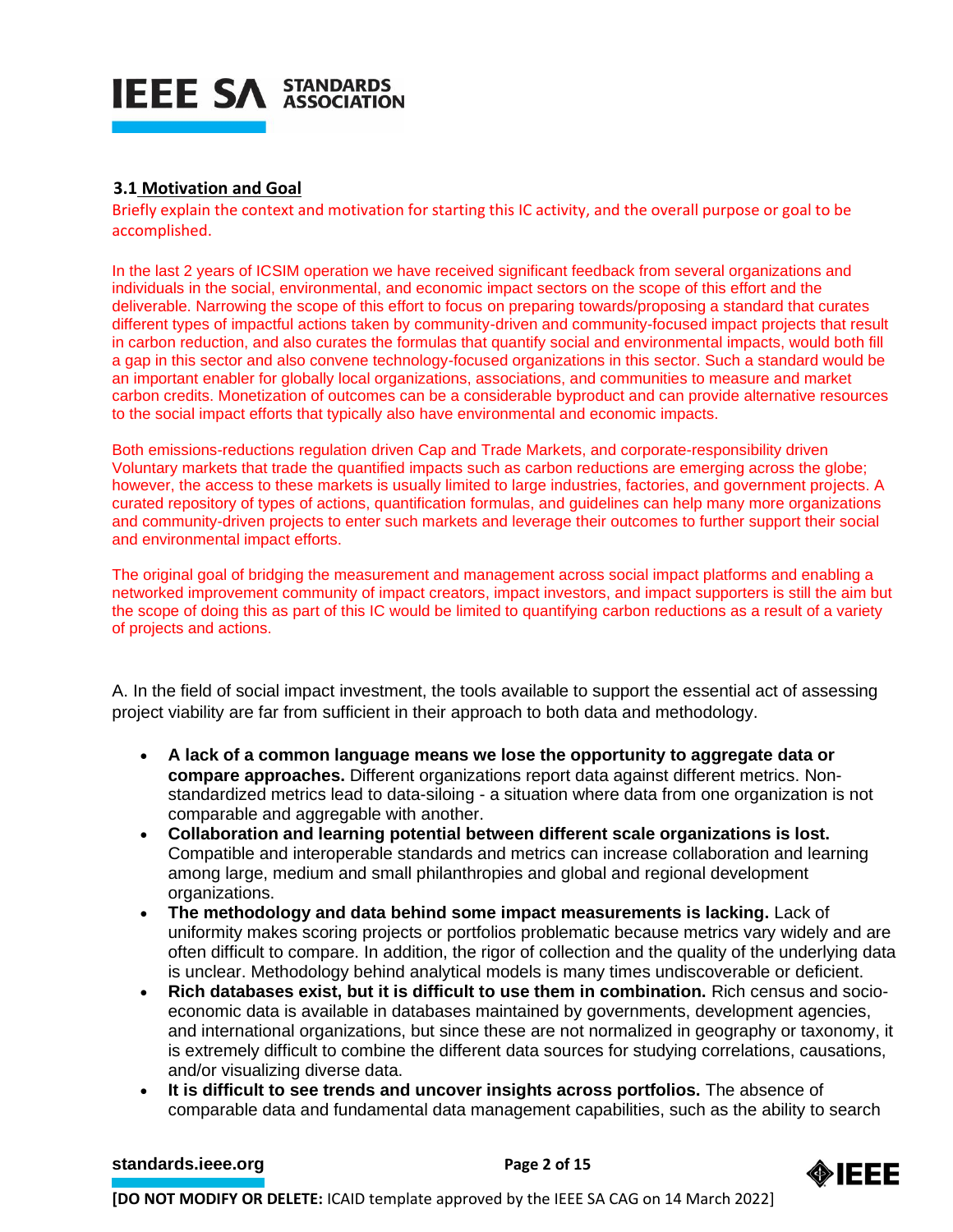

across project portfolios to find trends and uncover insights makes it frustrating for investors, communities and project-doers alike. As an example, it inhibits the rapid expansion of funding to address the SDGs and other social objectives.

• **Small- and medium-sized organizations face more standardization challenges than large organizations that are able to maintain their in-house standards.** Generally, the level of formal standardization decreases with the size of the organization, assessment budgets are smaller, capacity is lower, and projects are more varied.

#### **Goal: A citation system for data, algorithms and data usage.**

Funders whether private, public, philanthropic or for-profit can blend their funds into appropriate projects that do not spread harms. To facilitate this, we aim to track project inputs and outputs more transparently, in ways that can be audited, with focus especially on projects with sustainable outcomes. We recognize that it is the information made available for analysis and audit on an evolving basis that is critical to achieve this goal.

Our goal is not a universal standardized quantitative measure and the "10 commandments" of data usage. This is not possible, just as financial accounting is uniquely performed, even for publicly listed companies, and just as laws evolve based on case law precedents and are different in different jurisdictions. We intend to achieve our goal by proposing:

a. A nomenclature approach to data and algorithms that enables interoperability between different impact ecosystems and allows rigorous citation of sources.

b. A case-law tracking approach to data usage, with "case" precedents cited as in law precedents.

c. A "due-diligence" approach for verifying the content of structured data sets with the unstructured online sources like the dark web, social media and others.

Operationally, we propose to derive the ICSIM citation system in five ways:

- **1. Connecting and empowering users**--driving engagement through a deep one-to-one relationship between users, their data and global impact
- 2. **Interconnecting metrics**--metric clearinghouse of catalogs, connecting and aligning metrics to reveal contribution to global impact.
- **3. Impact data**--curation and cataloging of published demographic, income, output and outcome monitoring and evaluation data.
- **4. Data Usage Case Tracking--**modeled on how British Common Law evolved as the basis of the UK's legal system.

**[standards.ieee.org](http://standards.ieee.org/) EXECUTE: Page 3 of 15** 

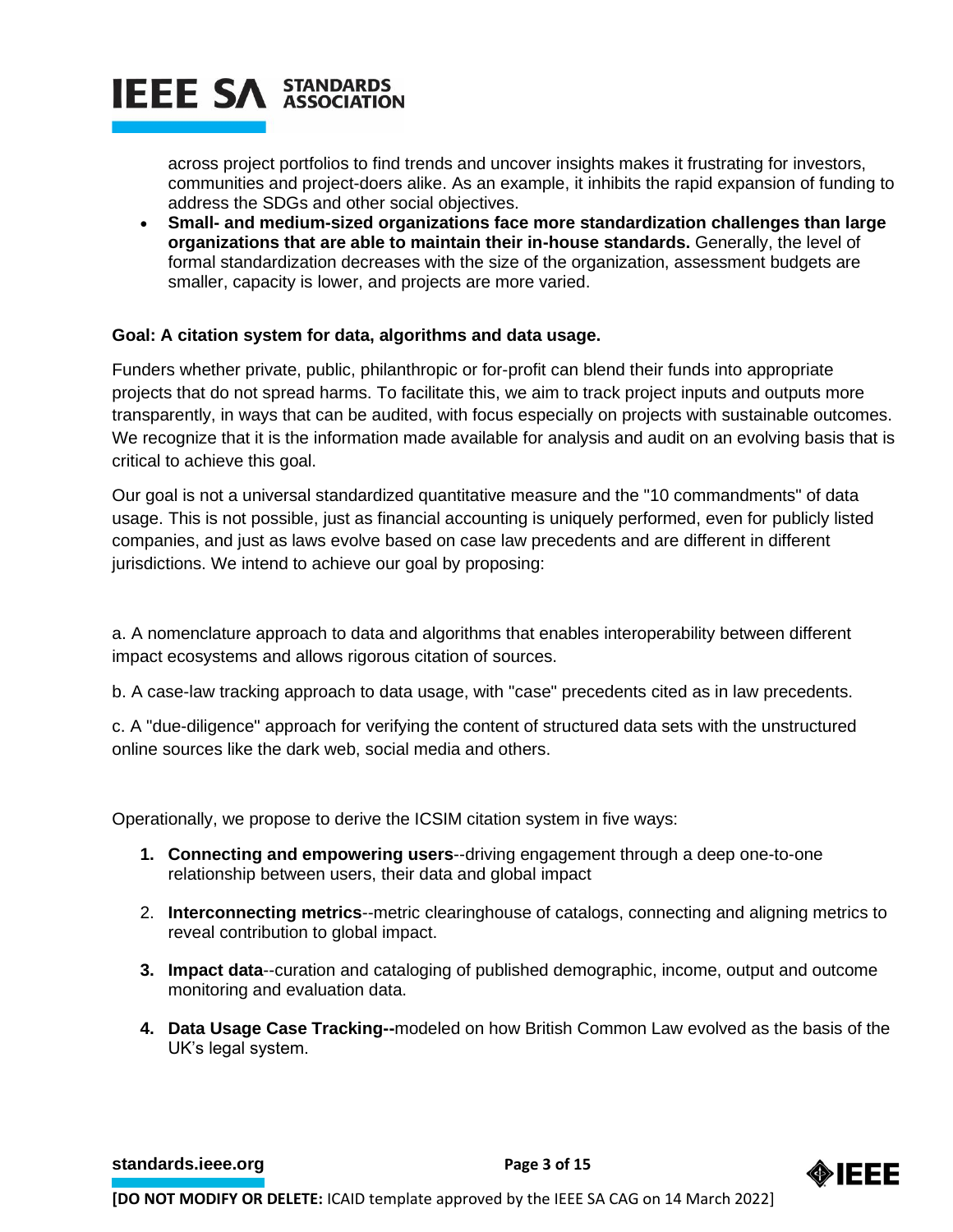

**5. Communicating and getting feedback on an evolving framework for responsible data policies** – addressing ethical, legal, social and privacy-related challenges like who owns data, what is it used for, how is data collected and managed.

#### **3.2 Related Work**

Provide a brief comparison of this activity to existing, related efforts or standards of which you are aware (industry associations, consortia, standardization activities, etc.).

Over the course of 2019, we have come to realize the truth of these statements:

Mandating a fixed set of measures across all organizations will not work, but enabling well-informed analysis could.

"Accepted wisdom is that we can solve the comparison problem with better impact measures (methods, definitions, and standards). This works on a small scale; many grantmaking foundations and impactinvesting firms solve their comparison problems by mandating common measures across their portfolios. But on a larger scale—when initiatives and enterprises differ in mission; theory of change; or socio-economic, cultural or geographic context—common measures don't work as well. Those closest to the impact sound a familiar refrain: Common measures ask the wrong questions, measure the wrong things, and miss the *real* impact. Context affects how we ought to measure impact. The definition of "job," for example, might specify a living wage and full-time hours in some contexts, but allow entrepreneurial self-employment in others. The more contexts vary, the more likely it is that a rigid approach displaces a more insightful one. In other words, the more we rely on common measures to solve the comparison problem, the more we end up compromising the meaningfulness of social impact measures themselves. This is why measurement alone cannot solve the comparison problem.

We can, however, achieve comparability by focusing on the analytical skills needed to compare social impacts without mandating a rigid set of required metrics. The premise is that efficient capital markets demand analysts who are capable of interpreting and comparing apples and oranges. Why? Because they understand fruit. The market is best served when each organization can measure its social impact in the way that is most meaningful and insightful to its aim and operations, as long as it follows common principles for good measurement. Drawing insights from financial accounting, good analysts focus on measures that are flexible and adaptable to different contexts (within limits), applied consistently (organizations pick an approach and stick to it), and well disclosed (bring on the fine print!). We achieve comparability not at the moment of measurement, but after the analysts adjust, aggregate, and interpret the measures that get reported."<sup>1</sup>

Assessing the outcomes of efforts has become more difficult as ideas are scaled up, and unaudited environmental, social and governance scores are losing credibility.



<sup>1</sup> https://ssir.org/articles/entry/next\_frontier\_in\_social\_impact\_measurement#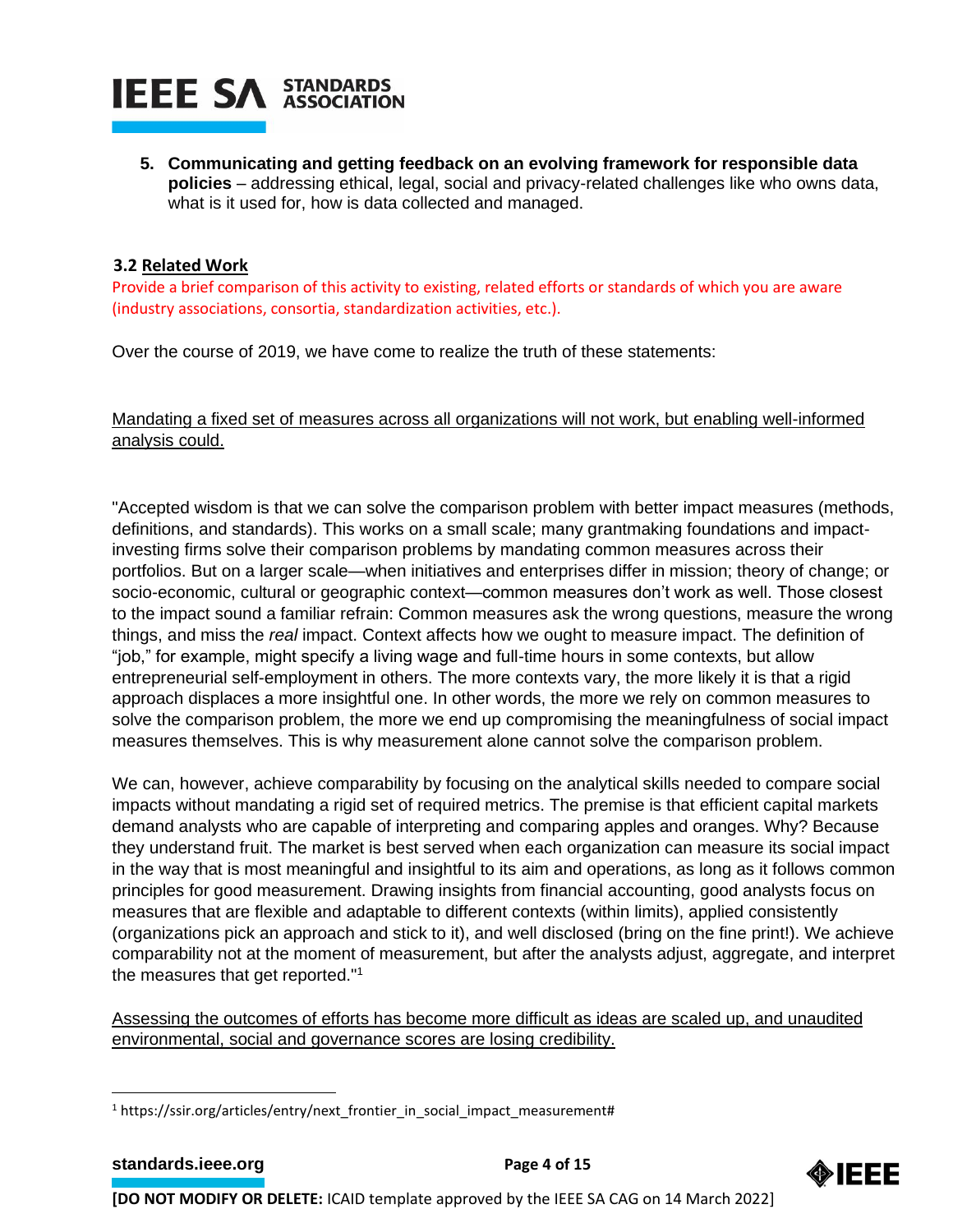

"We discovered that the search for scalability and standardisation has the unforeseen consequence of widening the distance between impact investing professionals and the disadvantaged people and countries we seek to support. Site visits to beneficiaries have become rare — we meet the managers, but how often do we meet the communities they are meant to be helping?"<sup>2</sup> How are we to know if we did harm when we don't look for the harm that could have been done?

The dismay of finding that social impact industry has increasingly focused on meaningless, unaudited environmental, social and governance scores. So much so the term "Green washing" has been coined, because there is a whole industry devoted to "white washing" social impact initiatives so they sound good, and this industry gets away with it because the ground truth is not sought, as no one seems able to or want to pay for it.

Investing based on categories linked to the UN sustainable development goals under the current approach to social impact is useless, because there are no ways for an investor to find out if the money is doing any good for the people supposed to benefit. To advance humanity with technology, and then we have to understand the human situation that is impacted by social impact interventions, we would approach due diligence differently and there would be no room for the rampant greenwashing that is currently underway, even as worthy projects go unfunded because undiscovered.

#### Parallel efforts can complement our work, and we will learn from and support on the work of others.

"To allow investors to aggregate and compare impact performance results, the GIIN launched *Evaluating Impact Performance* in October 2019, the industry's first collaborative effort to assess annualized impact performance results. The first two sectors featured in this family of reports are clean energy access and housing.<sup>8</sup> Through ongoing collaboration with advisors from the GIIN's Investors' Council, study participants, field-builders, and third-party sector experts, the GIIN developed an approach to rigorously and transparently aggregate, contextualize, and compare investments' impact. This represents a first step toward differentiating investments based on impact so that investors can factor impact into their decision-making alongside risk and return."<sup>3</sup>

Quoting from GIIN's The State of IMM Practice<sup>4</sup>:

Effectively interpreting impact results requires and understanding of the project context.

<sup>4</sup> GIIN, The State of IMM Practice (2nd edition 2019)



<sup>&</sup>lt;sup>2</sup> Financial Times May 6, 2019 by former Impact Investing professional Stephanie Cohn Rupp

<sup>3</sup> GIIN, Evaluating Impact Performance <https://thegiin.org/research/publication/evaluating-impact-performance>

https://drive.google.com/file/d/1jCJE9TVbfwHH1Ad69USH7kZty6dKR8d7/view?usp=sharing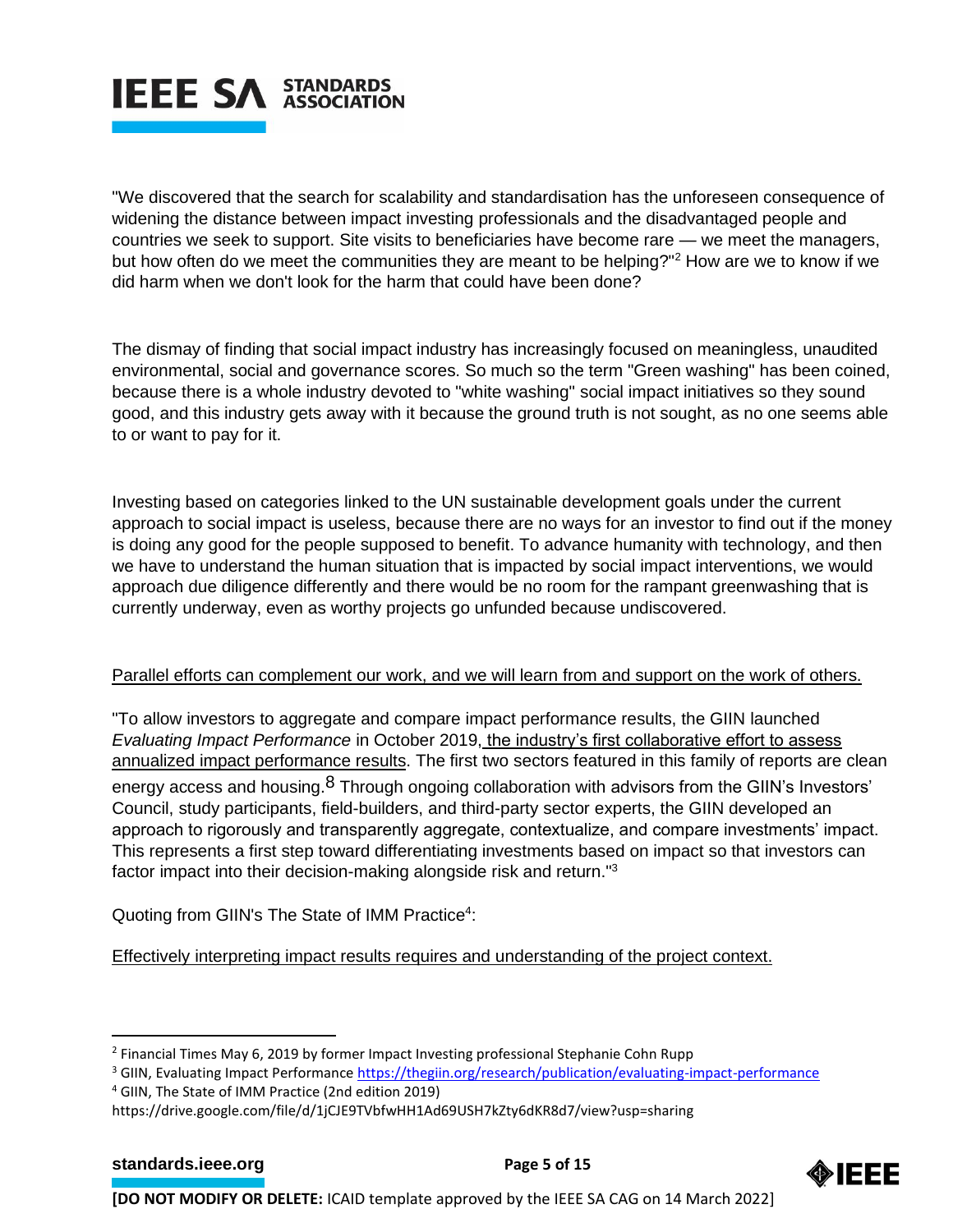**"Context is critical to interpreting impact results in a robust and reliable way.** Impact performance varies based on impact objectives, target stakeholders, geography, product or service, and investment features of the investment. In order to compare results in a meaningful way, this context is woven into the approach."

The impact measurement arena presents very hard problems because

- i. Impact investors are often reluctant to share their real results (though they would love to compare their own outcomes against others!)
- ii. The community does not use standardized measures, though fledgling efforts are underway to normalize;
- iii. The context really matters.

During 2019, [IEEE HAC](https://hac.ieee.org/) investigated a specific assessment approach known as Social Return on Investment or SROI, two members of ICSIM were closely involved: Kartik Kulkarni (HAC Chair) and Mei Lin Fung (HAC Standards Association Liaison). Five IEEE HAC projects were subject to SROI with the assistance of three groups of external consultants. We concluded that the SROI approach was not feasible for bridging differences in social impact measurement approaches. The differences in calculated results for the same projects was significant and arguably subjective. At the current state of development, SROI cannot bring different social impact ecosystems to alignment.

We looked for global bodies already working on these problems who might welcome our participation and contribution as an IEEE initiative where our technical lens might be of benefit. **Ashoka** champions the "Everyone a Changemaker" approach, which aligns with the IEEE commitment to grassroots, community-based humanitarian projects. Ashoka coined the term "Social Enterprise". ICSIM member Bob Spoer is the Chief People Officer of Ashoka. The Ashoka Fellowship is a mutual support group, the world's first professional association of leading social entrepreneurs in 90+ countries, with a nomination process that has elected 3,500 Ashoka Fellows worldwide since 1980. By helping entrepreneurs work with each other, Ashoka has engaged with and earns and builds the respect of partners in business, government, academia, and other influential institutions. With the COVID-19 crisis and even before, Ashoka saw society approaching a tipping point that would make it possible to solve critical problems through widespread systemic change. This system change requires new measures and nomenclature of the kind that ICSIM is pioneering.

The 2018-19 United Nations [High Level Panel on Digital Cooperation](https://www.un.org/en/digital-cooperation-panel) (HLPDC) was set up by Secretary-General Guterres. He is not just the first electrical engineer to become UN SG, but also a former professor who taught Systems theory and telecommunications signals.<sup>5</sup> Chaired by Jack Ma and Melinda Gates with panelists who included Vint Cerf, one of the fathers of the Internet, the HLPDC produced eight recommendations,<sup>6</sup> which were highlighted at the 2019 Internet Governance Forum in

• 1A Global Connectivity

**[standards.ieee.org](http://standards.ieee.org/) EXECUTE: Page 6 of 15** 



<sup>5</sup> https://en.wikipedia.org/wiki/Ant%C3%B3nio\_Guterres

<sup>6</sup> The eight areas of work are: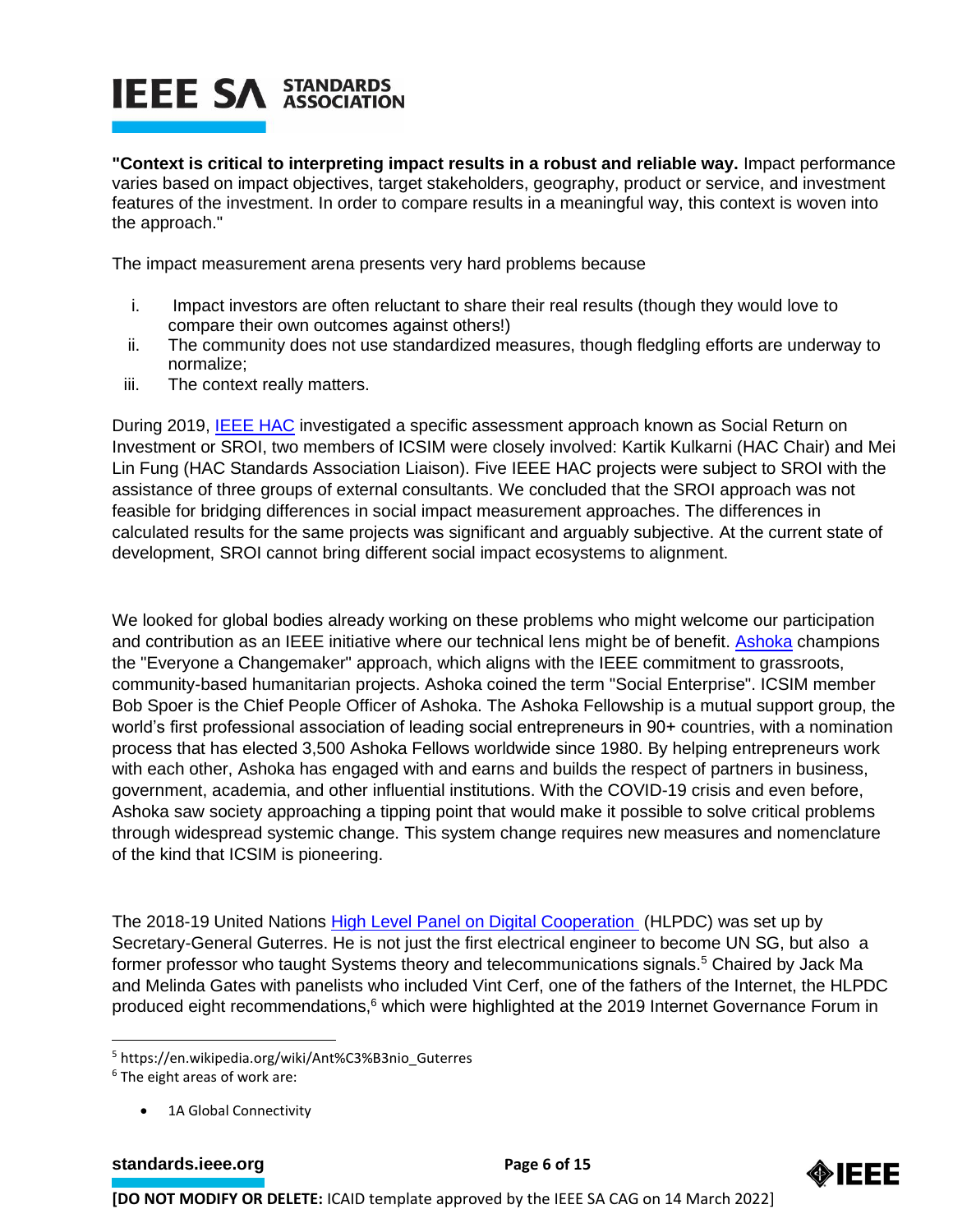Berlin by the UN Under-Secretary-General Fabrizio Hochschild who heads the Office of Digital Cooperation. ICSIM chair Mei Lin Fung facilitates the Digital Cooperation and Diplomacy (DCD) meeting series working closely with USG Hochschild and ITU-Development Bureau Director Doreen Bogdan, with Vint Cerf moderating. DCD currently focuses on applying and accelerating Recommendations in response to the COVID-19 Crisis and the UN SG's call<sup>7</sup> to shape the recovery and the work to recover better together. This important initiative, which could benefit all of humanity, requires research and coordination with scientific and standardization bodies such as IEEE, ITU and ISO in order to succeed. The UN Secretary-General has set forth six principles for COVID-19 Response:

- 1. As we spend huge amounts of money to recover from the coronavirus, we must deliver new jobs and businesses through a clean, green transition.
- 2. Where taxpayers' money is used to rescue businesses, it needs to be tied to achieving green jobs and sustainable growth.
- 3. Fiscal firepower must drive a shift from the grey to green economy and make societies and people more resilient.
- 4. Public funds should be used to invest in the future, not the past, and flow to sustainable sectors and projects that help the environment and the climate. Fossil fuel subsidies must end, and polluters must start paying for their pollution.
- 5. Climate risks and opportunities must be incorporated into the financial system, as well as all aspects of public policymaking and infrastructure.
- 6. We need to work together as an international community.

ICSIM system proposes working with the Digital Cooperation and Diplomacy initiative to enable several of these UN principles. For public and private funding, social impact quantification will be needed for the people of the world to understand how the people of the world benefit from the projects.

#### **3.3 Previously Published Material**

Provide a list of any known previously published material intended for inclusion in the proposed deliverables of this activity.

[Social Impact Assessment Strategy Report, HEC, 2019](https://hbswk.hbs.edu/item/the-hard-work-of-measuring-social-impact)

[To keep track of the SDGs, we need a data revolution, WEF Davos 2019](https://www.weforum.org/agenda/2019/01/its-time-for-a-data-revolution/)

- 1B Digital Public Goods
- 1C/D Digital Inclusion and Data
- 2 Digital Help Desks
- 3A/B Digital Human Rights
- 3C Artificial Intelligence
- 4 Digital Trust and Security
- 5A/B Digital Cooperation Architecture

<sup>7</sup> https://www.un.org/press/en/2020/sgsm20051.doc.htm

#### **[standards.ieee.org](http://standards.ieee.org/) EXECUTE: Page 7 of 15**

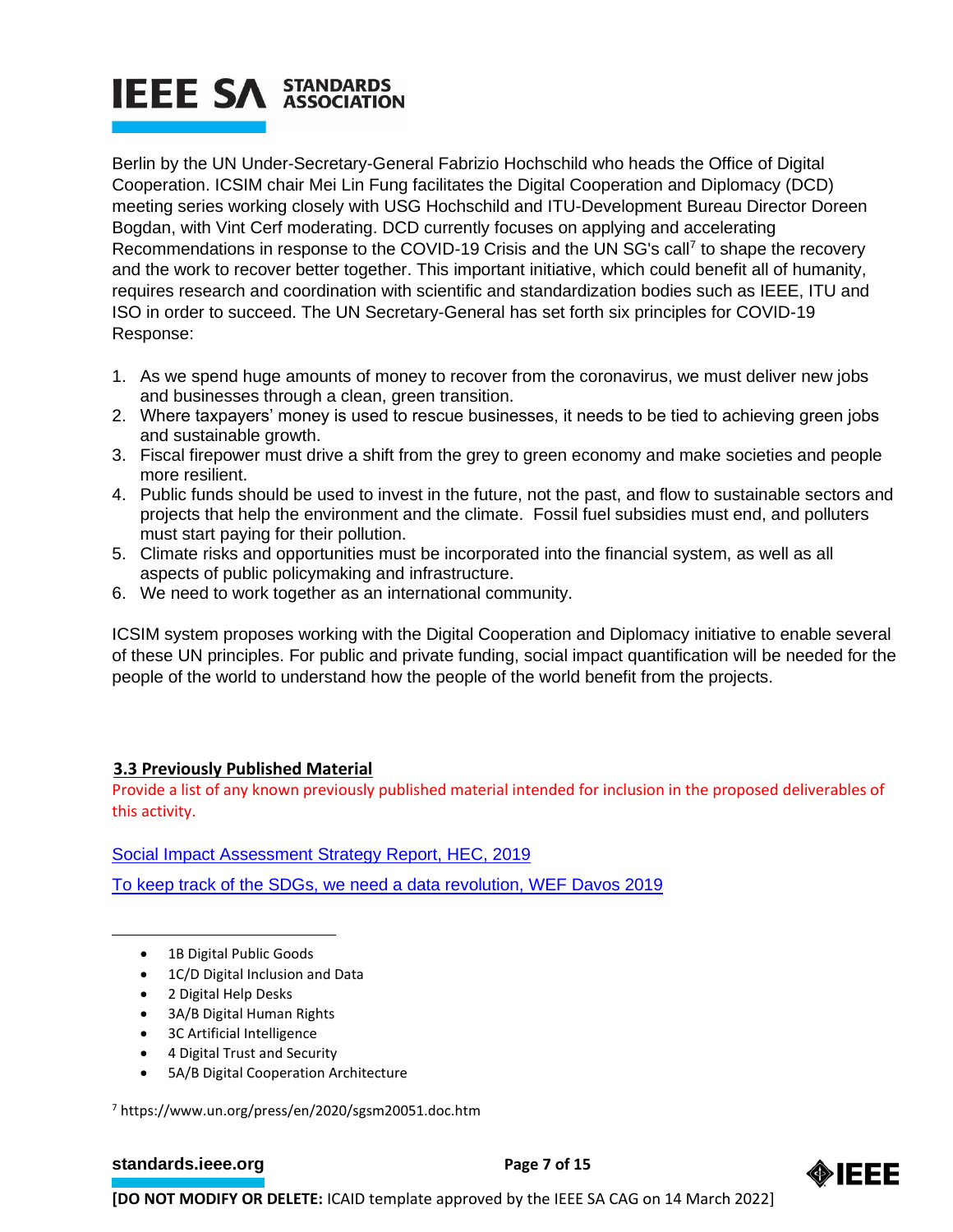Measuring and Improving Social Impacts – [A Guide for Nonprofits, Companies, and Impact Investors,](https://www.bkconnection.com/static/Measuring_and_Improving_Social_Impacts_EXCERPT.pdf)  [Epstein, Yuthas, 2014](https://www.bkconnection.com/static/Measuring_and_Improving_Social_Impacts_EXCERPT.pdf) [The 2030 Agenda: An Unprecedented Statistical Challenge, McFeely, 2018](http://library.fes.de/pdf-files/iez/14796.pdf) [Elite networks and the rise of social impact reporting in the UK social sector, Julia Morley, 2016](https://static1.squarespace.com/static/56573087e4b0f60cdba13509/t/56ec1f1e01dbae856fe1e683/1458315040990/Social-Invesment-Elites-CAR.pdf) [COVID-19 & Digital Rights: Document Pool, EDRi, 2020](https://edri.org/covid-19-digital-rights-document-pool/) [Examining the Black Box -Measuring algorithmic impact, Ada Lovelace Institute, DatakKind, 2020](https://www.adalovelaceinstitute.org/wp-content/uploads/2020/04/Ada-Lovelace-Institute-DataKind-UK-Examining-the-Black-Box-Report-2020.pdf) [Responsible Data Resource Lit, The Engine Room, 2020](https://docs.google.com/document/d/1Fa2QHusD5iJ8Woi8s7-SMFItAufKv4U5UR-PZ1szMNU/edit) [The 2019 Ethical Digital Study Tour: Making Good, Leading Edge Forum, 2019](https://leadingedgeforum.com/research/the-2019-ethical-digital-study-tour-making-good/)

#### **3.4 Potential Markets Served**

Indicate the main beneficiaries of this work, and what the potential impact might be.

**Project implementers** (on the ground) Measurement & Evaluation teams

**Program managers** (regional) Program Managers, Development Teams, Executives

**Analysts** (individuals/organizations interested in researching and using data, trends etc.

**Social impact-interested** (huge range from academics, data journalists, business strategists etc. etc.)

**Funders** – private, public, impact investors

ICSIM looks at how we might develop a solution that will help overcome constraints to improving the process and quality of social impact quantitative and qualitative measurements in a complex ecosystem. Including:

**Global level constraints:** Institutional norms, sector-specific silos, geographical and cultural complexities, funding incentives and mis-alignment, timing of funding cycles, entrenched practices.

**Organizational level constraints:** Capacity challenges in terms of time, money, and resources, transitional nature of workforce.

**Team level constraints:** Designing programs without insight into the implementation team, inheriting programs designed by others, lack of knowledge, time, resources or money. Knowing where to go for help and where to find support.

**Person level:** Lack of knowledge, skill and motivation. Volume of work, volume of information to sift through.

**[standards.ieee.org](http://standards.ieee.org/) EXECUTE: Page 8 of 15** 

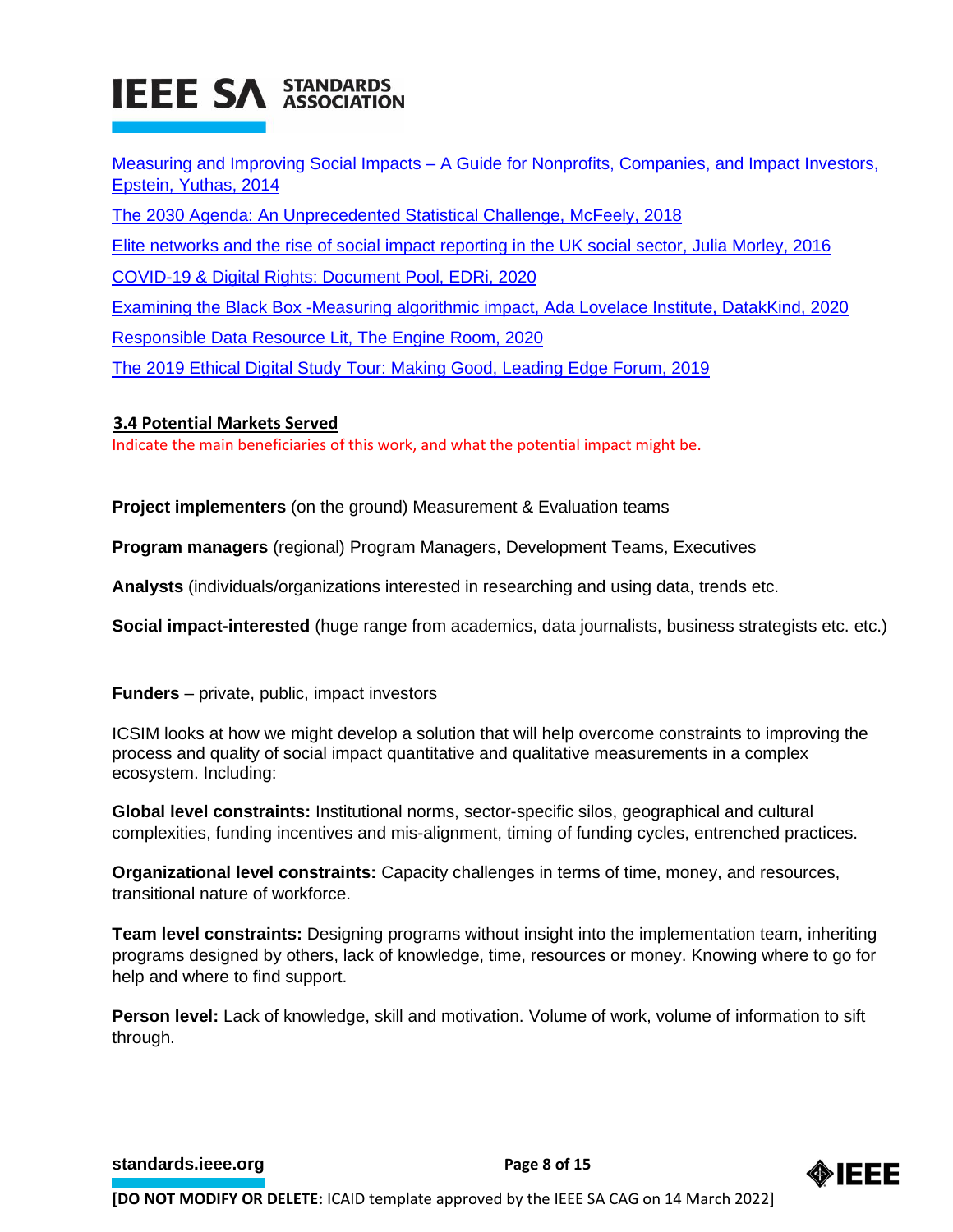The UN SDG's principles require scientific approaches to measurement combined with sensitivity to how data is collected, algorithms are developed, and data is used. Only with systematic, transparent measurement, open data and community support can public and private funders apply money for the intended purpose and achieve sustainable results. The amount<sup>8</sup> that will be spent for the COVID-19 response, may be the largest coordinated or uncoordinated financial expenditure with a single triggering threat in human history:

*" At a March 26 virtual summit, leaders of the Group of Twenty (G20) major economies [said](https://g20.org/en/media/Documents/G20_Extraordinary%20G20%20Leaders%E2%80%99%20Summit_Statement_EN%20(3).pdf) they were spending over \$5 trillion, equivalent to 7.4 percent of 2019 G20 countries' gross domestic product (GDP), to 'counteract the social, economic, and financial impacts of the pandemic.' Since then, G20 governments have added to this figure as the extent of the economic fallout has become clearer."*

We can materially help with better measurements on the ground and at the policy level, to IMPROVE the data and analysis needed in this crisis faced by humanity.

Private sector investors, such as foundations, high net worth individuals<sup>9</sup> and institutional investors are increasingly interested in making investments that have both a social and a financial impact - but they lack the grass roots data and quality deal flow necessary to streamline that process. While this is true in ordinary times, it is much more urgent in the COVID-19 response. Community groups and journalists will help gather the local insights necessary for de-risking impact capital, in exchange for living wages. People worldwide will be helped if the COVID-19 Response funds are not wasted in corrupt and incompetent delivery. Transparent measures and open data will help achieve sustainable results.

#### **[standards.ieee.org](http://standards.ieee.org/) EXECUTE: Page 9 of 15**



<sup>8</sup> Center for Strategic and International Studies, April 13 2020 https://www.csis.org/analysis/breaking-down-g20-covid-19 fiscal-response - this is not comprehensive but already the largest ever response. The IMF has tracked 193 countries response - https://www.imf.org/en/Topics/imf-and-covid19/Policy-Responses-to-COVID-19 and is ready to assist country by country. https://www.imf.org/en/About/Factsheets/Sheets/2020/02/28/how-the-imf-can-help-countries-address-theeconomic-impact-of-coronavirus

<sup>&</sup>lt;sup>9</sup> Family Foundations are investing more and more in ESG (environmental, social and governance): <https://medium.com/@FINTRX/family-offices-trending-toward-esg-investing-54e41be09cce>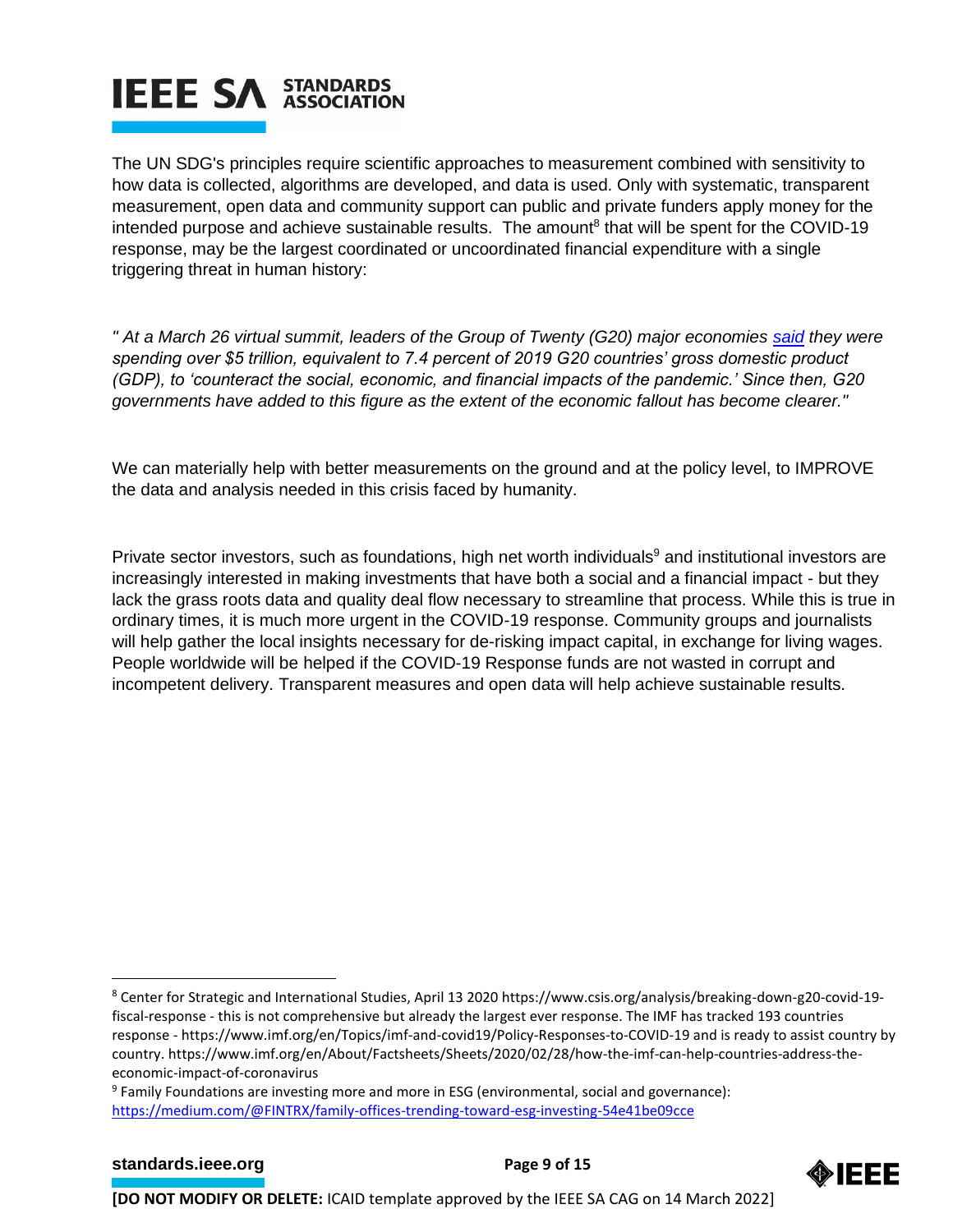



#### **3.5 How will the activity benefit the IEEE, society, or humanity?**

Describe how this activity will benefit the IEEE, society, or humanity.

The IEEE would serve as curator and gatekeeper to standardize measurement for impact investment and grants, generating licensing, certification and accreditation fees for granular levels of access, search, curation, review, entry, authoring and update of information/data.

In the larger scheme of things, IEEE could use this ICSIM initiative in this time of COVID-19 Response to live up to its tagline "Advancing Technology for the Benefit of Humanity". As the COVID-19 crisis has shown, Digital technology<sup>10</sup> is becoming an inescapable part of people's lives. With the requirement to socially distance, online work, shopping and learning have accelerated globally, at a pace unimaginable in early March.



<sup>10</sup> https://www.zdnet.com/article/covid-19-crisis-pushing-organizations-into-digital-transformation/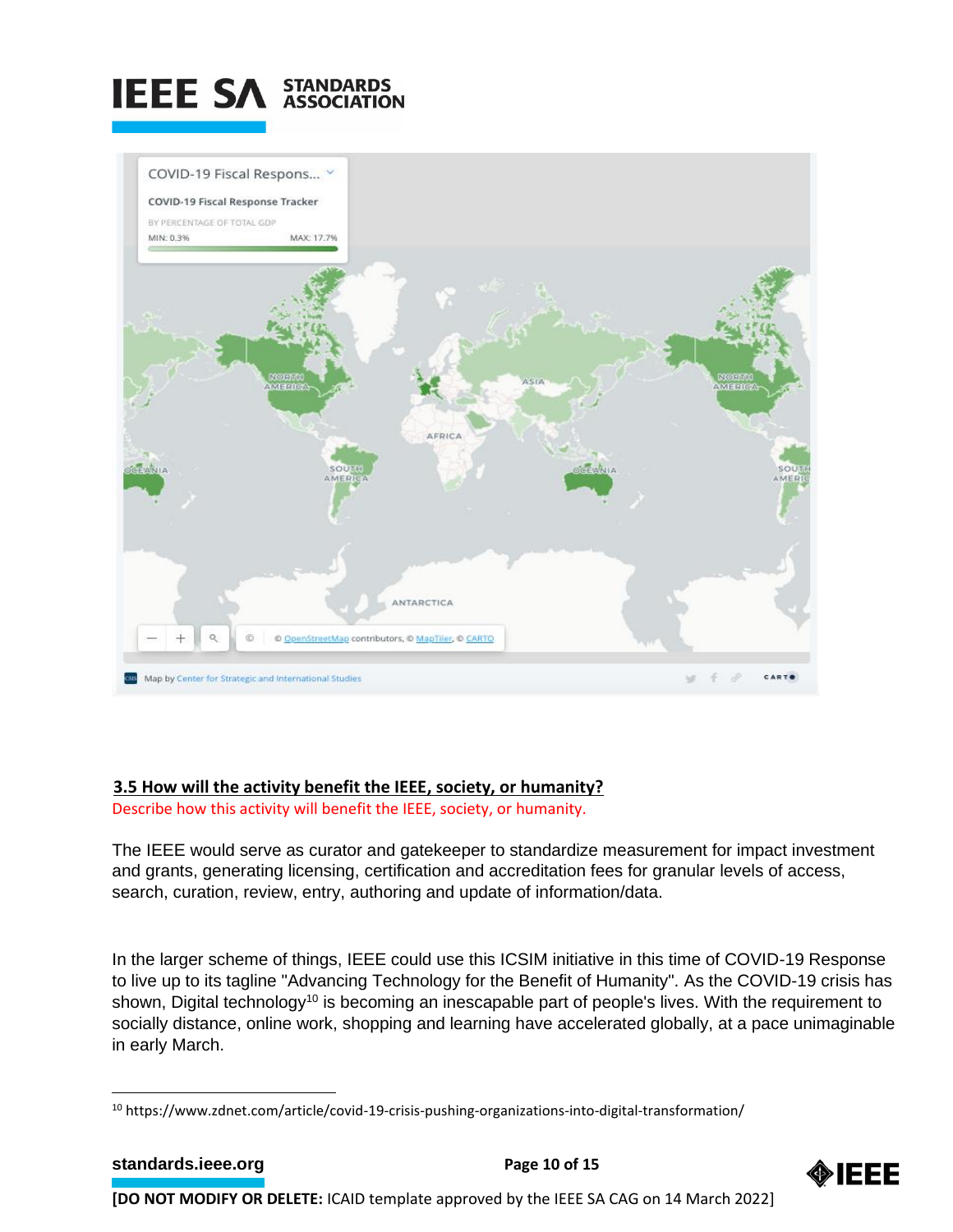

The social impact of digital transformation cannot be estimated if it cannot be measured. IEEE can help humanity at this time of crisis, to expand measurement beyond the purely technical as technology is being embedded into every facet of life, accelerated by COVID-19.

### **4. Estimated Timeframe**

Indicate approximately how long you expect this activity to operate to achieve its proposed results (e.g., time to completion of all deliverables).

- Proposed Workshop on Quantification and Monetization of Carbon Reductions at IEEE Global Humanitarian Technology Conference / IEEE SusTech 2022.
- Submitting a Proposal for an IEEE Standards Working Group early 2023.
- Onboarding diverse stakeholders to the Standards Working Group early 2024.

#### **Expected Completion Date:** 06/2024

IC activities are chartered for two years at a time. Activities are eligible for extension upon request and review by ICCom and the responsible committee of the IEEE SA Board of Governors. Should an extension be required, please notify the ICCom Administrator prior to the two-year mark.

#### **5. Proposed Deliverables**

Outline the anticipated deliverables and output from this IC activity, such as documents (e.g., white papers, reports), proposals for standards, conferences and workshops, databases, computer code, etc., and indicate the expected timeframe for each.

- 1. **A Metrics Catalog serving projects/actions reducing carbon footprint:** Impact-Convergence-Consortiums such as United Nations, GIIN (Global Impact Investors Network), GRI (Global Reporting Initiative), WaSH (Water and Sanitation Health), can list their catalogs of metrics on the HyperCatalog platform. For example. SDGs, SDG-targets, and indicators can be listed under the UN's catalog.
- 2. **Inter-Catalog relationships:** Many of the IRIS metrics can be mapped to one or more UN SDGs and their targets. Most of the WaSH metrics can be mapped to UN SDG 6. Likewise, many other organizations can map their custom metrics to the SDGs. Also, overlap in metrics definitions across the catalogs can be addressed by marking metrics as synonyms or translateables.
- 3. **Formulas for carbon-quantification of impact:** Research organizations can publish their impact measurement studies as formulas (as opposed to papers) on the HyperCatalog platform. For example, the marginal damage done by carbon emissions is a widely studied research topic and there are multiple \$-value damage estimations for 1 Ton of carbon emissions depending on the geographic location. Researchers can publish formulas that take data reported environment conservation projects against metrics such as carbon-emissions-prevented and geo-location

#### **[standards.ieee.org](http://standards.ieee.org/) Brandards.ieee.org Brandards.ieee.org Brandards.ieee.org Brandards.ieee.org Brandards.ieee.org Brandards.ieee.org Brandards.ieee.org Brandards.ieee.org Brandards.ieee.org Brandards.**

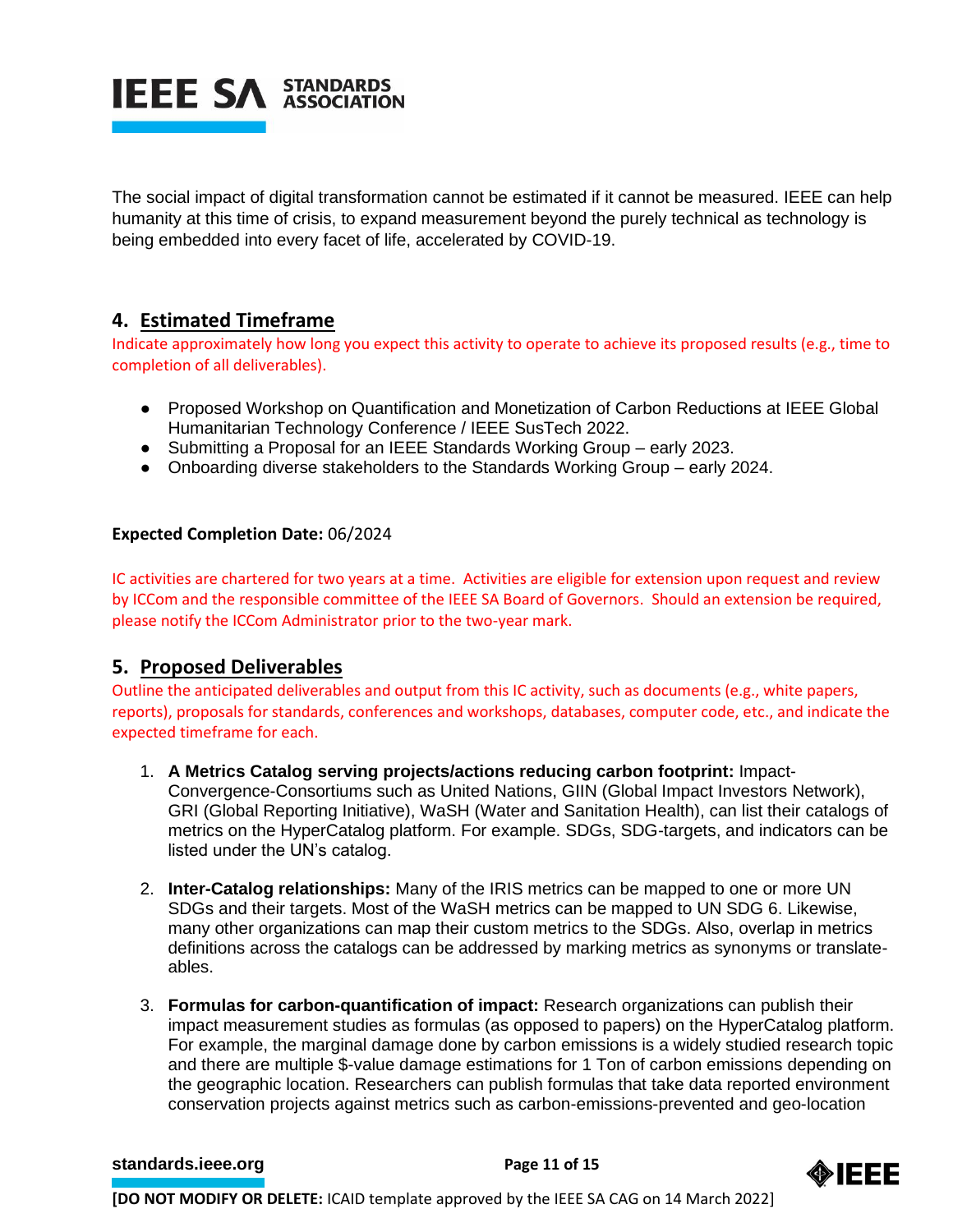

and output the \$-value of the environmental benefit created by the project. Publishing such formulas will automatically help all the environmental projects that report their impact data against the carbon-related metrics.

4. **Enabling third party impact-auditing:** Having clearly listed output and outcome metrics enables third parties to perform independent analysis of whether the reported impact can be validated. Comparing the investment and the outputs will enable understanding the efficiency of the projects.

Will the activity develop or incorporate open source software (either normatively or informatively) in the deliverables? No

#### **6. Funding Requirements**

Outline any contracted services or other expenses that are currently anticipated, beyond the basic support services provided to all IC activities. Indicate how those funds are expected to be obtained (e.g., through participant fees, sponsorships, government, or other grants, etc.). Activities needing substantial funding may require additional reviews and approvals beyond ICCom.

#### Anticipated contract services: US\$ 10,000

#### Workshop organizing/logistics: US\$ 5000

This Industry Connections Initiative will seek support within IEEE given the humanitarian crisis we currently face. This will be complemented by outside contributions from other networks, like Ashoka and the UN-affiliated Digital Cooperation and Diplomacy team, for identified work products. Supplemental funding may be sought for engagement with specialist experts, licensing and development fees for demonstration and testing purposes.

We propose to seek IEEE Standards Association and HAC seed funding and target to get EU research funding for this purpose.

#### **7. Management and Procedures**

#### **7.1 Activity Oversight Committee**

Indicate whether an IEEE Standards Committee or Standards Development Working Group has agreed to oversee this activity and its procedures.

#### **Has an IEEE Standards Committee or Standards Development Working Group agreed to oversee this activity?** No

If yes, indicate the IEEE committee's name and its chair's contact information.

#### **[standards.ieee.org](http://standards.ieee.org/) Brandards.ieee.org Brandards Page 12 of 15**

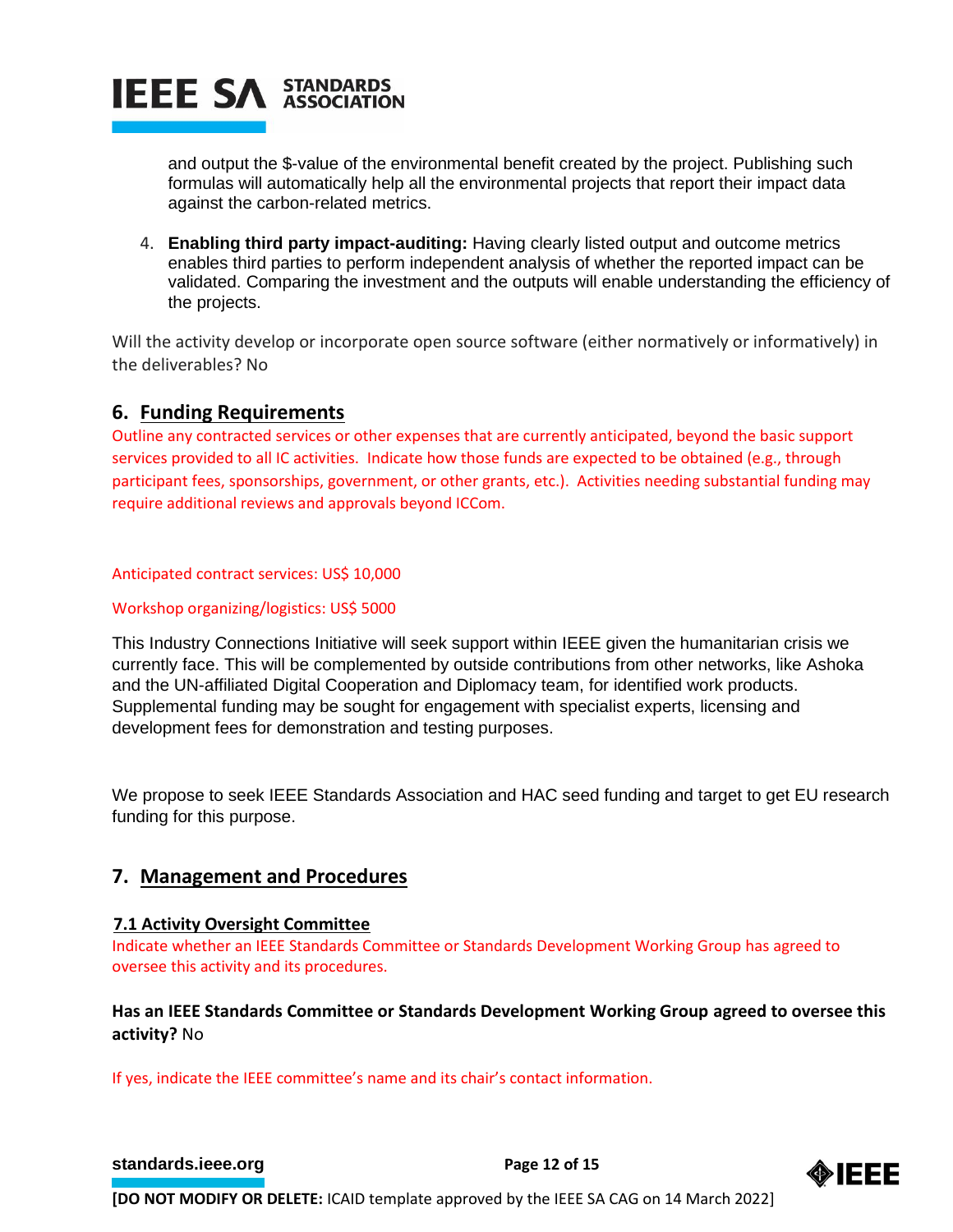**IEEE Committee Name:** Committee Name **Chair's Name:** Full Name **Chair's Email Address:** who@where

Additional IEEE committee information, if any. Please indicate if you are including a letter of support from the IEEE Committee that will oversee this activity.

IEEE collects personal data on this form, which is made publicly available, to allow communication by materially interested parties and with Activity Oversight Committee and Activity officers who are responsible for IEEE work items.

#### **7.2 Activity Management**

If no Activity Oversight Committee has been identified in 7.1 above, indicate how this activity will manage itself on a day-to-day basis (e.g., executive committee, officers, etc.).

The Activity will be managed by an Executive Committee as defined in the Activity's Policies and Procedures.

#### **7.3 Procedures**

Indicate what documented procedures will be used to guide the operations of this activity; either (a) modified baseline *Industry Connections Activity Policies and Procedures* [\(entity,](https://standards.ieee.org/content/dam/ieee-standards/standards/web/governance/iccom/IC_Activity_PNP_Entity_Baseline.doc) [individual\)](https://standards.ieee.org/content/dam/ieee-standards/standards/web/governance/iccom/IC_Activity_PNP_Individual_Baseline.doc), (b) *Abridged Industry Connections Activity Policies and Procedures* [\(entity,](https://standards.ieee.org/content/dam/ieee-standards/standards/web/governance/iccom/IC_Activity_PP_Abridged_Entity.doc) [individual\)](https://standards.ieee.org/content/dam/ieee-standards/standards/web/governance/iccom/IC_Activity_PP_Abridged_Individual.doc), (c) Standards Committee policies and procedures accepted by the IEEE SA Standards Board, or (d) Working Group policies and procedures accepted by the Working Group's Standards Committee. If option (a) is chosen, then ICCom review and approval of the P&P is required. If option (c) or (d) is chosen, then ICCom approval of the use of the P&P is required.

This activity will follow a modified Industry Connections Activity Baseline Policies and Procedures

#### **8. Participants**

#### **8.1 Stakeholder Communities**

Indicate the stakeholder communities (the types of companies or other entities, or the different groups of individuals) that are expected to be interested in this IC activity and will be invited to participate.

IEEE Ashoka Planet Home I Own My Planet – Kshiti Fondation Buzz on Earth Media Rain Matters

#### **[standards.ieee.org](http://standards.ieee.org/)**<br> **Page 13 of 15**

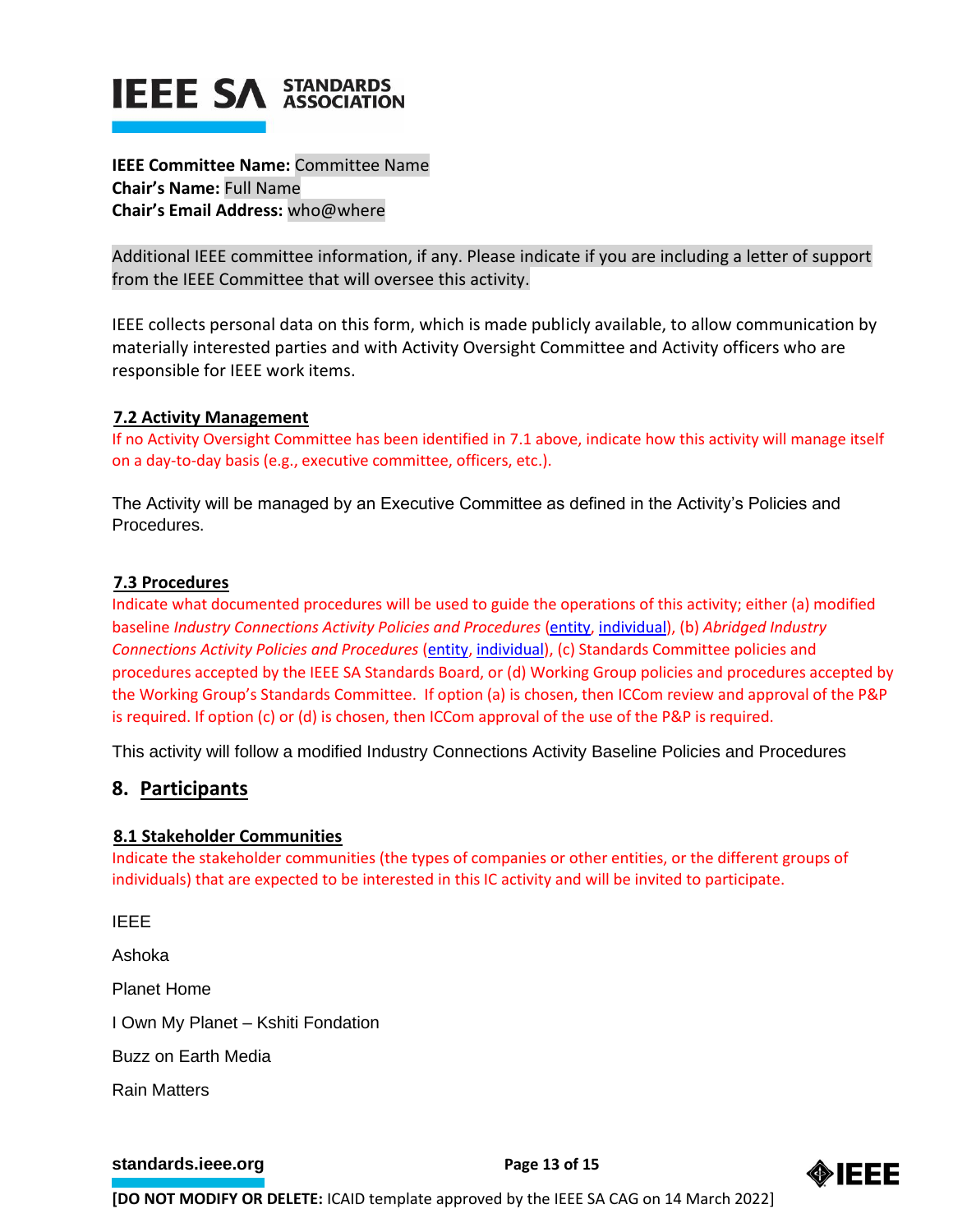

University of Virgina

IBM

UN Office of Digital Cooperation

ITU

Hasso Plattner Institute School of Design Thinking

#### **8.2 Expected Number of Participants**

Indicate the approximate number of entities (if entity-based) or individuals (if individual-based) expected to be actively involved in this activity.

Number of individuals: 7-12

#### **8.3 Initial Participants**

Provide a few of the entities or individuals that will be participating from the outset. It is recommended there be at least three initial participants for an entity-based activity, or five initial participants (each with a different affiliation) for an individual-based activity.

#### Use the following table for an entity-based activity:

| <b>Entity Name</b> | <b>Primary Contact Name</b> | <b>Additional Representatives</b> |
|--------------------|-----------------------------|-----------------------------------|
|                    |                             |                                   |
|                    |                             |                                   |

#### Use the following table for an individual-based activity:

| <b>Individual Name</b> | <b>Employer</b>           | <b>Affiliation</b>                  |
|------------------------|---------------------------|-------------------------------------|
| Mei Lin Fung           | <b>Self</b>               | <b>People-Centered Internet</b>     |
|                        |                           | Cofounder                           |
|                        |                           |                                     |
| <b>Karen Robbins</b>   | AmTech USA                |                                     |
| Maria Dayton           | Self                      | <b>Transterra Media Co-Founder</b>  |
| Karen Wilson           | <b>Self</b>               | <b>OECD</b> liaison to The Impact   |
|                        |                           | <b>Management Project</b>           |
|                        |                           | Author, OECD report                 |
| Kartik Kulkarni        | <b>Oracle Corporation</b> | <b>IEEE Humanitarian Activities</b> |
|                        |                           | Past-Chair                          |
| Katryzna Wac           | Self                      | Professor and Head of Quality       |
|                        |                           | of Life Lab, Geneva University      |

**[standards.ieee.org](http://standards.ieee.org/) EXECUTE: Page 14 of 15**